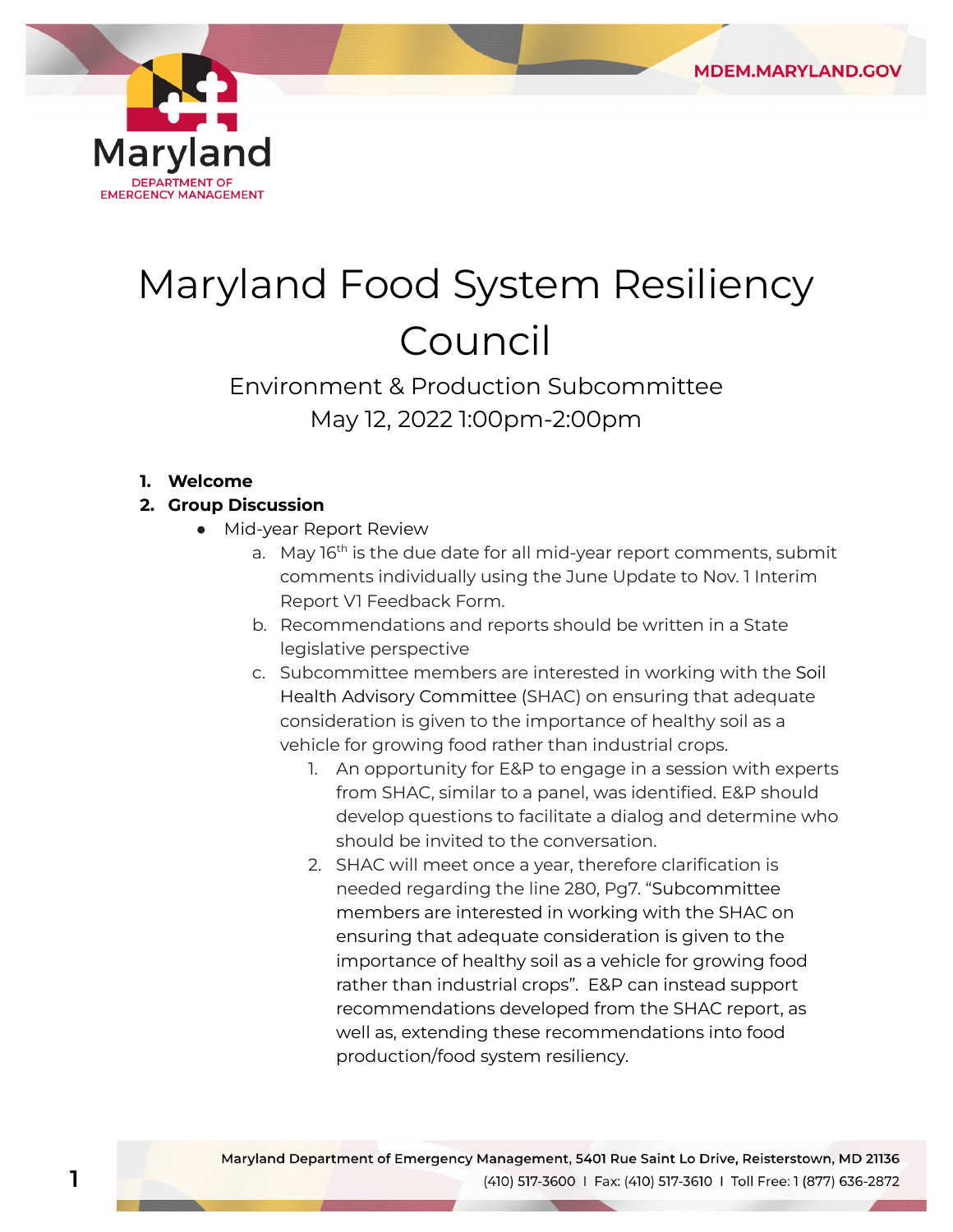



- 3. Invite representation from the federal level, grain producers, farmers, etc. into the conversation as it relates to the item indicated above.
- 4. The term "industrial crops" should be replaced with commodity crops
- 5. Recommending MDE to support food scrap composting on farm for the final soil amendment, so that it may be incorporated into fields in accordance with the farmers' nutrient management plan (limiting permit challenges) Refer to [Leafgro](https://menv.com/service/food-waste-composting/) GOLD
- 6. MSDA report available in or after 2024 more information to come
- 7. Food waste and composting recommendations can be considered for the Nov. 1 report
- d. Mitigate the carbon footprint of Maryland agriculture and plan for adaptation
	- 1. E&P Sub-subcommittee will provide further comments upon reviewing the mid-year report.
- e. Restart the MD Farmers Market Association
	- 1. Steve McHenry will review this section to ensure written documentation reflects this activity accurately
- f. Investigate opportunities to collaborate regionally, particularly with neighboring states, to better understand external influences on Maryland's food system resiliency
- g. Subcommittee agreed the Environment and Production section of the mid-year report accurately reflected E&P subcommittee **activities**
- **MD Farmers Market Association reboot listening sessions**
- Healthy soil and regenerative agriculture practices (supporting current initiatives)
	- a. Group discussion questions:
		- 1. Do we want to have a panel discussion?
		- 2. Who should be invited as a panelist?
			- o Alisha Mulkey (Maryland Department of Agriculture)
			- o Ag Economist?